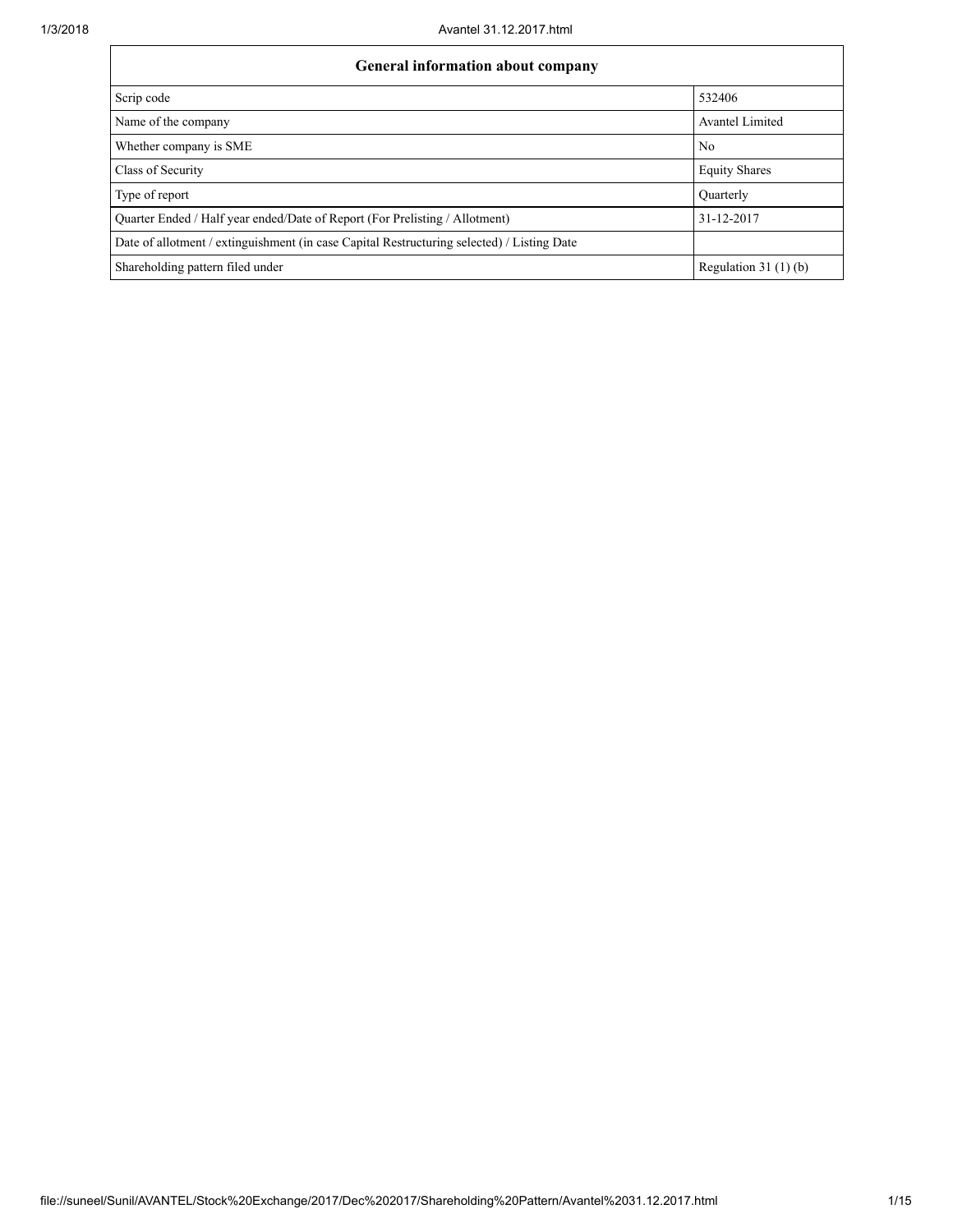| Sr. No.        | <b>Particular</b>                                                                      | Yes/No         |
|----------------|----------------------------------------------------------------------------------------|----------------|
|                | Whether the Listed Entity has issued any partly paid up shares?                        | N <sub>0</sub> |
|                | Whether the Listed Entity has issued any Convertible Securities?                       | No             |
|                | Whether the Listed Entity has issued any Warrants?                                     | No.            |
| $\overline{4}$ | Whether the Listed Entity has any shares against which depository receipts are issued? | No.            |
|                | Whether the Listed Entity has any shares in locked-in?                                 | No.            |
| 6              | Whether any shares held by promoters are pledge or otherwise encumbered?               | No.            |
|                | Whether company has equity shares with differential voting rights?                     | No             |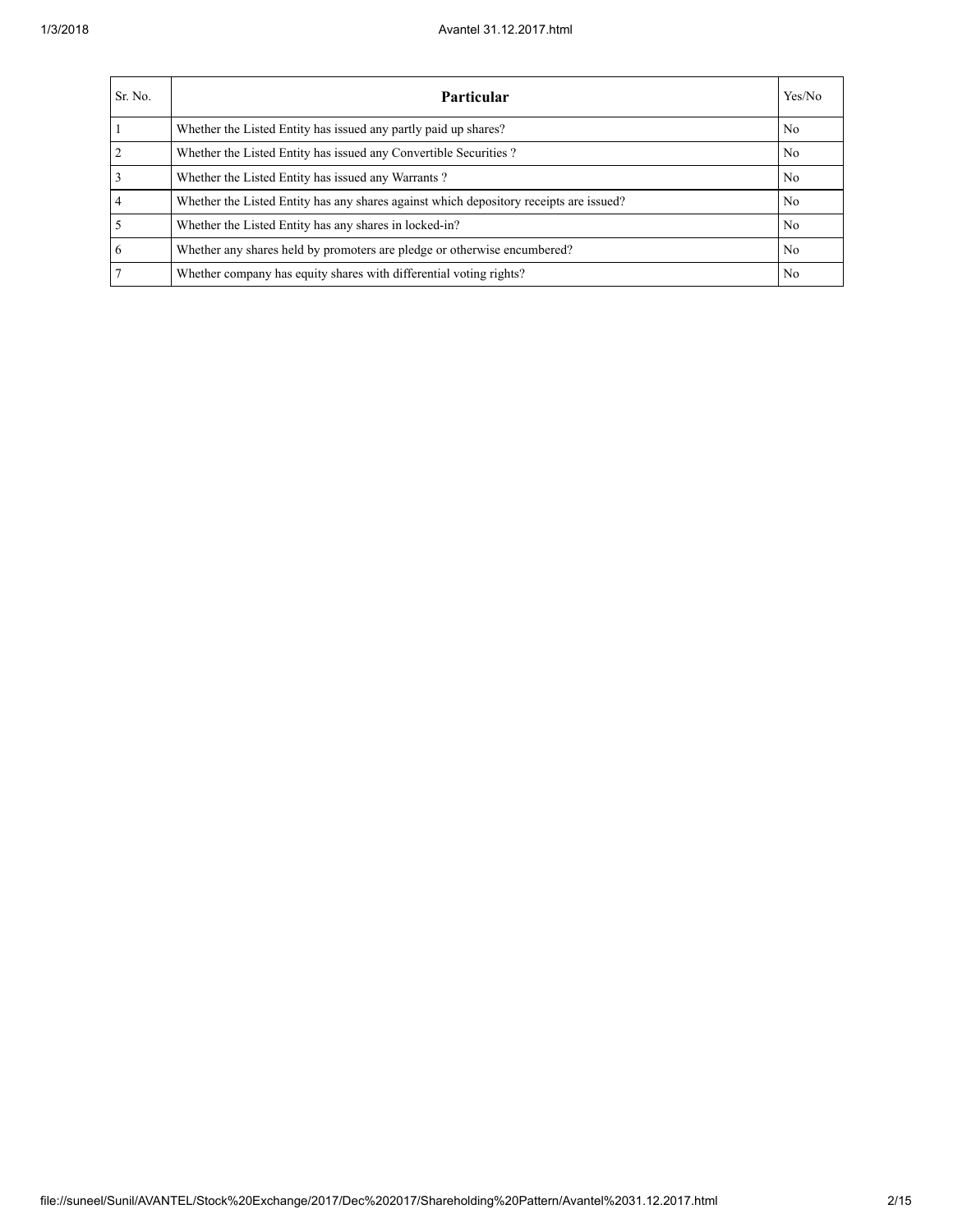| Category<br>(I) | Category                                  | Nos. Of      | No. of<br>fully paid | No. Of<br>Partly           | No. Of<br>shares         | Total nos.<br>shares     | Shareholding as a<br>% of total no. of   | Number of Voting Rights held in each<br>class of securities (IX) |               |                           |                     |
|-----------------|-------------------------------------------|--------------|----------------------|----------------------------|--------------------------|--------------------------|------------------------------------------|------------------------------------------------------------------|---------------|---------------------------|---------------------|
|                 | of<br>shareholder                         | shareholders | up equity            | paid-up<br>equity          | underlying<br>Depository | held (VII)               | shares (calculated<br>as per SCRR, 1957) |                                                                  |               | No of Voting (XIV) Rights | Total as a          |
|                 | (II)                                      | (III)        | shares<br>held (IV)  | shares<br>$\text{held}(V)$ | Receipts<br>(VI)         | $= (IV) +$<br>$(V)+(VI)$ | (VIII) As a % of<br>$(A+B+C2)$           | Class<br>eg: $X$                                                 | Class<br>eg:y | Total                     | $%$ of<br>$(A+B+C)$ |
| (A)             | Promoter<br>$\&$<br>Promoter<br>Group     | 5            | 1471944              |                            |                          | 1471944                  | 36.3                                     | 1471944                                                          |               | 1471944                   | 36.3                |
| (B)             | Public                                    | 4377         | 2582549              |                            |                          | 2582549                  | 63.7                                     | 2582549                                                          |               | 2582549                   | 63.7                |
| (C)             | Non<br>Promoter-<br>Non Public            |              |                      |                            |                          |                          |                                          |                                                                  |               |                           |                     |
| (C1)            | <b>Shares</b><br>underlying<br><b>DRs</b> |              |                      |                            |                          |                          |                                          |                                                                  |               |                           |                     |
| (C2)            | Shares held<br>by<br>Employee<br>Trusts   |              |                      |                            |                          |                          |                                          |                                                                  |               |                           |                     |
|                 | Total                                     | 4382         | 4054493              |                            |                          | 4054493                  | 100                                      | 4054493                                                          |               | 4054493                   | 100                 |

## Table I - Summary Statement holding of specified securities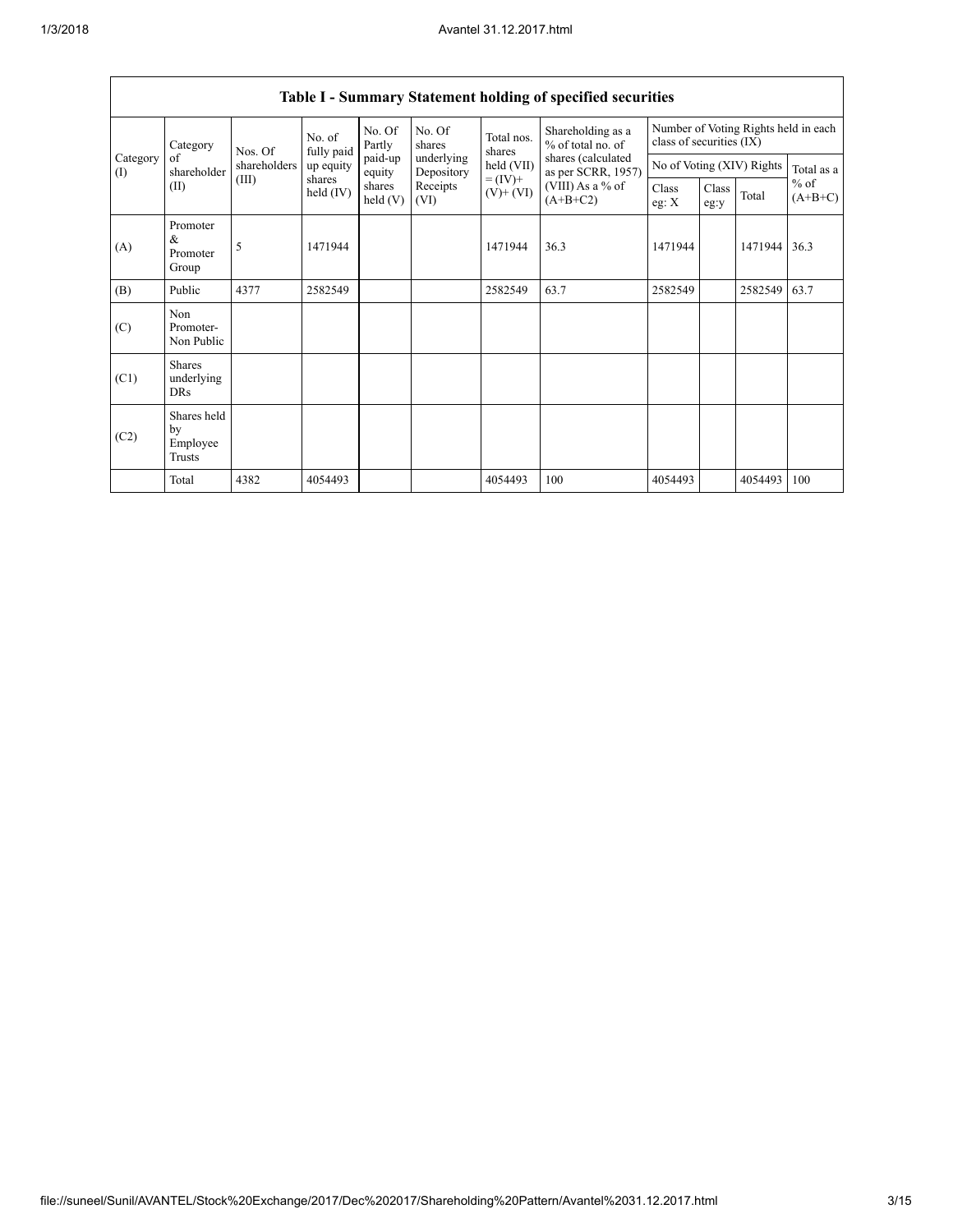|                 | Table I - Summary Statement holding of specified securities |                                                 |                                    |                                                           |                                                                                          |                                        |                                                  |                                                                               |                                                                    |                                       |  |  |  |
|-----------------|-------------------------------------------------------------|-------------------------------------------------|------------------------------------|-----------------------------------------------------------|------------------------------------------------------------------------------------------|----------------------------------------|--------------------------------------------------|-------------------------------------------------------------------------------|--------------------------------------------------------------------|---------------------------------------|--|--|--|
| Category<br>(I) | Category<br>of<br>shareholder<br>(II)                       | No. Of<br>Shares<br>Underlying                  | No. of<br>Shares<br>Underlying     | No. Of Shares<br>Underlying<br>Outstanding<br>convertible | Shareholding, as a %<br>assuming full<br>conversion of<br>convertible securities (       | Number of<br>Locked in<br>shares (XII) |                                                  | Number of<br><b>Shares</b><br>pledged or<br>otherwise<br>encumbered<br>(XIII) |                                                                    | Number of<br>equity shares<br>held in |  |  |  |
|                 |                                                             | Outstanding<br>convertible<br>securities<br>(X) | Outstanding<br>Warrants<br>$(X_i)$ | securities and<br>No. Of<br>Warrants (Xi)<br>(a)          | as a percentage of<br>diluted share capital)<br>$(XI)=(VII)+(X) As a %$<br>of $(A+B+C2)$ | No.<br>(a)                             | As a<br>$%$ of<br>total<br>Shares<br>held<br>(b) | No.<br>(a)                                                                    | As $\mathbf{a}$<br>$%$ of<br>total<br><b>Shares</b><br>held<br>(b) | dematerialized<br>form $(XIV)$        |  |  |  |
| (A)             | Promoter<br>&<br>Promoter<br>Group                          |                                                 |                                    |                                                           | 36.3                                                                                     |                                        |                                                  |                                                                               |                                                                    | 1471944                               |  |  |  |
| (B)             | Public                                                      |                                                 |                                    |                                                           | 63.7                                                                                     |                                        |                                                  |                                                                               |                                                                    | 2524106                               |  |  |  |
| (C)             | Non<br>Promoter-<br>Non Public                              |                                                 |                                    |                                                           |                                                                                          |                                        |                                                  |                                                                               |                                                                    |                                       |  |  |  |
| (C1)            | <b>Shares</b><br>underlying<br><b>DRs</b>                   |                                                 |                                    |                                                           |                                                                                          |                                        |                                                  |                                                                               |                                                                    |                                       |  |  |  |
| (C2)            | Shares held<br>by<br>Employee<br><b>Trusts</b>              |                                                 |                                    |                                                           |                                                                                          |                                        |                                                  |                                                                               |                                                                    |                                       |  |  |  |
|                 | Total                                                       |                                                 |                                    |                                                           | 100                                                                                      |                                        |                                                  |                                                                               |                                                                    | 3996050                               |  |  |  |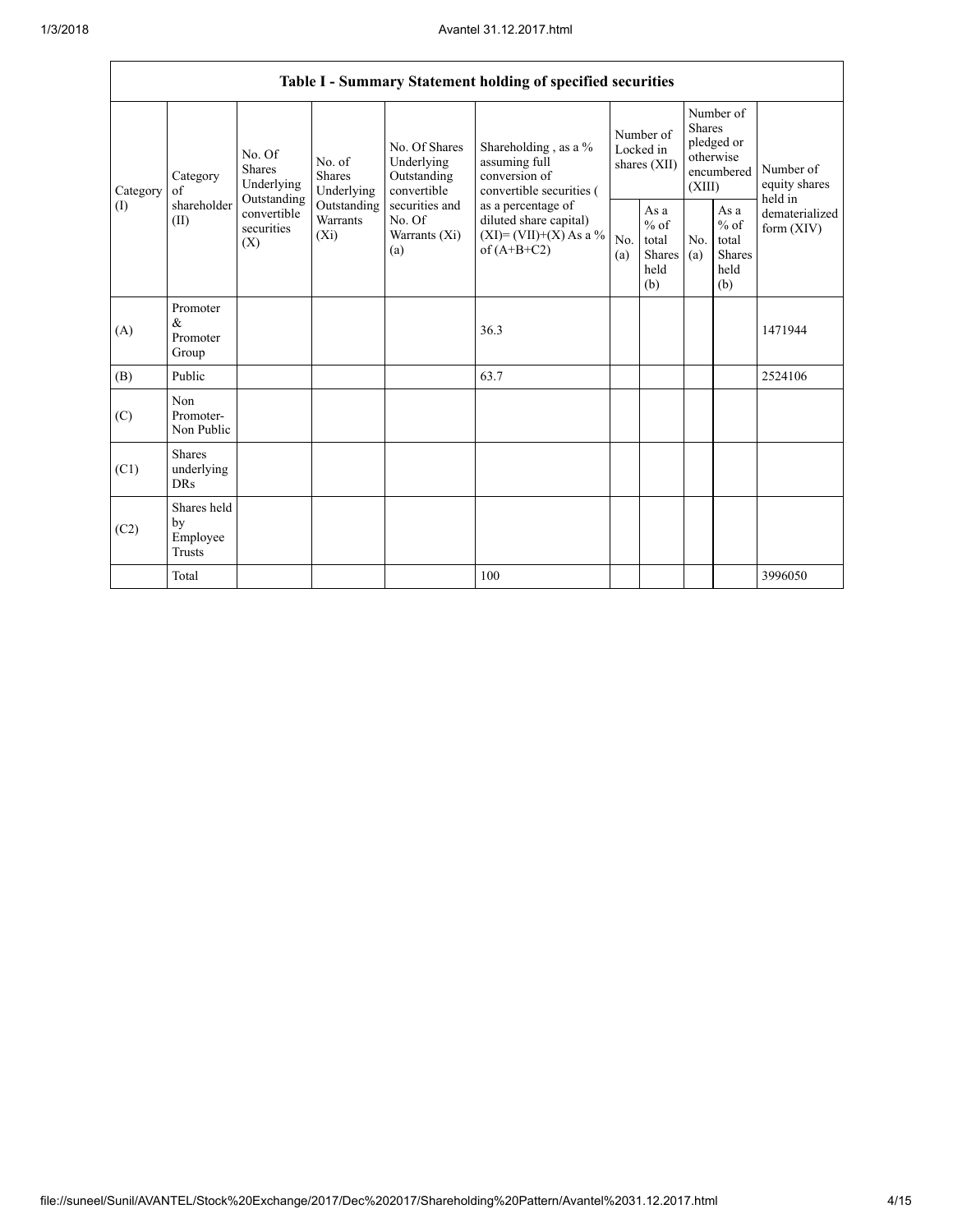|                                                                                             | Table II - Statement showing shareholding pattern of the Promoter and Promoter Group                                |                         |                            |                                 |                                                        |                             |                                              |                               |               |                                 |                                 |
|---------------------------------------------------------------------------------------------|---------------------------------------------------------------------------------------------------------------------|-------------------------|----------------------------|---------------------------------|--------------------------------------------------------|-----------------------------|----------------------------------------------|-------------------------------|---------------|---------------------------------|---------------------------------|
|                                                                                             |                                                                                                                     |                         | No. of                     | No.<br><b>Of</b>                | No. Of                                                 | Total<br>nos.               | Shareholding<br>as a % of total              | each class of securities (IX) |               | Number of Voting Rights held in |                                 |
| Sr.                                                                                         | Category & Name<br>of the                                                                                           | Nos. Of<br>shareholders | fully<br>paid up<br>equity | Partly<br>paid-<br>up           | shares<br>underlying<br>Depository<br>Receipts<br>(VI) | shares<br>held<br>$(VII) =$ | no. of shares<br>(calculated as<br>per SCRR, | No of Voting (XIV) Rights     |               |                                 | Total<br>as a $%$               |
|                                                                                             | Shareholders (I)                                                                                                    | (III)                   | shares<br>held $(IV)$      | equity<br>shares<br>held<br>(V) |                                                        | $(IV)+$<br>$(V)$ +<br>(VI)  | 1957) (VIII)<br>As a % of<br>$(A+B+C2)$      | Class eg:<br>Χ                | Class<br>eg:y | Total                           | of<br>Total<br>Voting<br>rights |
| A                                                                                           | Table II - Statement showing shareholding pattern of the Promoter and Promoter Group                                |                         |                            |                                 |                                                        |                             |                                              |                               |               |                                 |                                 |
| (1)                                                                                         | Indian                                                                                                              |                         |                            |                                 |                                                        |                             |                                              |                               |               |                                 |                                 |
| (a)                                                                                         | Individuals/Hindu<br>undivided Family                                                                               | 5                       | 1471944                    |                                 |                                                        | 1471944                     | 36.3                                         | 1471944                       |               | 1471944                         | 36.3                            |
| Sub-Total (A)<br>(1)                                                                        |                                                                                                                     | 5                       | 1471944                    |                                 |                                                        | 1471944                     | 36.3                                         | 1471944                       |               | 1471944                         | 36.3                            |
| (2)                                                                                         | Foreign                                                                                                             |                         |                            |                                 |                                                        |                             |                                              |                               |               |                                 |                                 |
| Total<br>Shareholding<br>of Promoter<br>and Promoter<br>Group $(A)=$<br>$(A)(1)+(A)$<br>(2) |                                                                                                                     | 5                       | 1471944                    |                                 |                                                        | 1471944                     | 36.3                                         | 1471944                       |               | 1471944                         | 36.3                            |
| $\, {\bf B}$                                                                                | Table III - Statement showing shareholding pattern of the Public shareholder                                        |                         |                            |                                 |                                                        |                             |                                              |                               |               |                                 |                                 |
| (1)                                                                                         | Institutions                                                                                                        |                         |                            |                                 |                                                        |                             |                                              |                               |               |                                 |                                 |
| (3)                                                                                         | Non-institutions                                                                                                    |                         |                            |                                 |                                                        |                             |                                              |                               |               |                                 |                                 |
| (a(i))                                                                                      | Individuals -<br>i.Individual<br>shareholders<br>holding nominal<br>share capital up to<br>Rs. 2 lakhs.             | 4128                    | 1610750                    |                                 |                                                        | 1610750                     | 39.73                                        | 1610750                       |               | 1610750 39.73                   |                                 |
| (a(ii))                                                                                     | Individuals - ii.<br>Individual<br>shareholders<br>holding nominal<br>share capital in<br>excess of Rs. 2<br>lakhs. | 11                      | 681451                     |                                 |                                                        | 681451                      | 16.81                                        | 681451                        |               | 681451                          | 16.81                           |
| (e)                                                                                         | Any Other<br>(specify)                                                                                              | 238                     | 290348                     |                                 |                                                        | 290348                      | 7.16                                         | 290348                        |               | 290348                          | 7.16                            |
| Sub-Total (B)<br>(3)                                                                        |                                                                                                                     | 4377                    | 2582549                    |                                 |                                                        | 2582549                     | 63.7                                         | 2582549                       |               | 2582549                         | 63.7                            |
| <b>Total Public</b><br>Shareholding<br>$(B)=(B)(1)+$<br>$(B)(2)+(B)(3)$                     |                                                                                                                     | 4377                    | 2582549                    |                                 |                                                        | 2582549                     | 63.7                                         | 2582549                       |               | 2582549                         | 63.7                            |
| $\mathbf C$                                                                                 | Table IV - Statement showing shareholding pattern of the Non Promoter- Non Public shareholder                       |                         |                            |                                 |                                                        |                             |                                              |                               |               |                                 |                                 |
| Total (<br>$A+B+C2$ )                                                                       |                                                                                                                     | 4382                    | 4054493                    |                                 |                                                        | 4054493                     | 100                                          | 4054493                       |               | 4054493                         | 100                             |
| Total<br>$(A+B+C)$                                                                          |                                                                                                                     | 4382                    | 4054493                    |                                 |                                                        | 4054493                     | 100                                          | 4054493                       |               | 4054493                         | 100                             |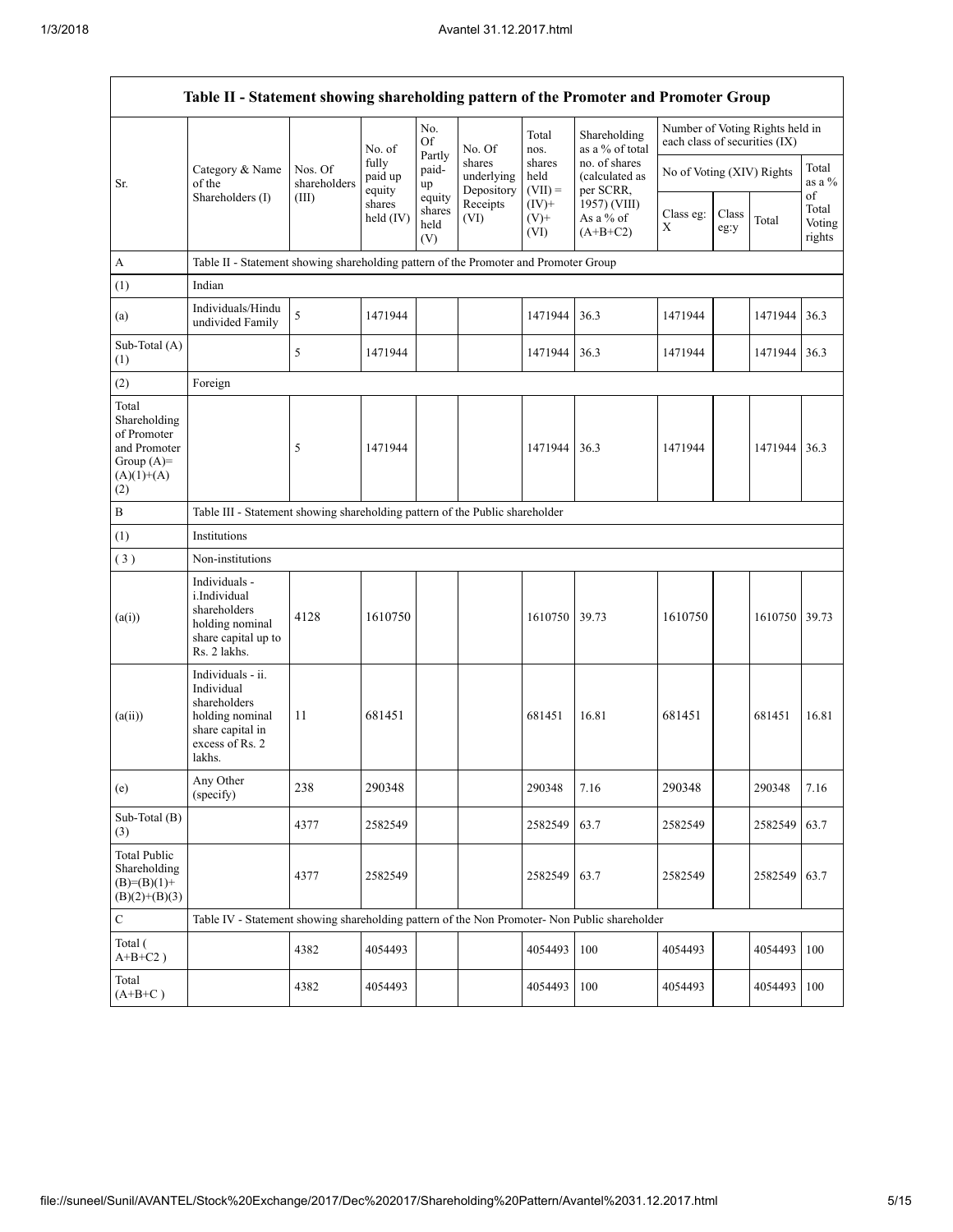|                                                                                         |                                                 |                                                                                           |                                                           | Table II - Statement showing shareholding pattern of the Promoter and Promoter Group          |  |                                                  |            |                                                                        |                                                                         |
|-----------------------------------------------------------------------------------------|-------------------------------------------------|-------------------------------------------------------------------------------------------|-----------------------------------------------------------|-----------------------------------------------------------------------------------------------|--|--------------------------------------------------|------------|------------------------------------------------------------------------|-------------------------------------------------------------------------|
| Sr.                                                                                     | No. Of<br><b>Shares</b><br>Underlying           | No. of<br><b>Shares</b><br>Underlying                                                     | No. Of Shares<br>Underlying<br>Outstanding<br>convertible | Shareholding, as a %<br>assuming full conversion of<br>convertible securities (as a           |  | Number of<br>Locked in<br>shares $(XII)$         |            | Number of<br>Shares<br>pledged or<br>otherwise<br>encumbered<br>(XIII) | Number of<br>equity shares<br>held in<br>dematerialized<br>form $(XIV)$ |
|                                                                                         | Outstanding<br>convertible<br>securities<br>(X) | Outstanding<br>securities and<br><b>Warrants</b><br>No. Of Warrants<br>$(X_i)$<br>(Xi)(a) |                                                           | percentage of diluted share<br>capital) $(XI) = (VII)+(X) As$<br>a % of $(A+B+C2)$            |  | As a<br>$%$ of<br>total<br>Shares<br>held<br>(b) | No.<br>(a) | As $\mathbf{a}$<br>$%$ of<br>total<br>Shares<br>held<br>(b)            |                                                                         |
| A                                                                                       |                                                 |                                                                                           |                                                           | Table II - Statement showing shareholding pattern of the Promoter and Promoter Group          |  |                                                  |            |                                                                        |                                                                         |
| (1)                                                                                     | Indian                                          |                                                                                           |                                                           |                                                                                               |  |                                                  |            |                                                                        |                                                                         |
| (a)                                                                                     |                                                 |                                                                                           |                                                           | 36.3                                                                                          |  |                                                  |            |                                                                        | 1471944                                                                 |
| Sub-Total (A)<br>(1)                                                                    |                                                 |                                                                                           |                                                           | 36.3                                                                                          |  |                                                  |            |                                                                        | 1471944                                                                 |
| (2)                                                                                     | Foreign                                         |                                                                                           |                                                           |                                                                                               |  |                                                  |            |                                                                        |                                                                         |
| Total<br>Shareholding<br>of Promoter<br>and Promoter<br>Group $(A)=$<br>$(A)(1)+(A)(2)$ |                                                 |                                                                                           |                                                           | 36.3                                                                                          |  |                                                  |            |                                                                        | 1471944                                                                 |
| $\, {\bf B}$                                                                            |                                                 |                                                                                           |                                                           | Table III - Statement showing shareholding pattern of the Public shareholder                  |  |                                                  |            |                                                                        |                                                                         |
| (1)                                                                                     | Institutions                                    |                                                                                           |                                                           |                                                                                               |  |                                                  |            |                                                                        |                                                                         |
| (3)                                                                                     | Non-institutions                                |                                                                                           |                                                           |                                                                                               |  |                                                  |            |                                                                        |                                                                         |
| (a(i))                                                                                  |                                                 |                                                                                           |                                                           | 39.73                                                                                         |  |                                                  |            |                                                                        | 1552507                                                                 |
| (a(ii))                                                                                 |                                                 |                                                                                           |                                                           | 16.81                                                                                         |  |                                                  |            |                                                                        | 681451                                                                  |
| (e)                                                                                     |                                                 |                                                                                           |                                                           | 7.16                                                                                          |  |                                                  |            |                                                                        | 290148                                                                  |
| Sub-Total (B)<br>(3)                                                                    |                                                 |                                                                                           |                                                           | 63.7                                                                                          |  |                                                  |            |                                                                        | 2524106                                                                 |
| <b>Total Public</b><br>Shareholding<br>$(B)=(B)(1)+$<br>$(B)(2)+(B)(3)$                 |                                                 |                                                                                           |                                                           | 63.7                                                                                          |  |                                                  |            |                                                                        | 2524106                                                                 |
| $\mathbf C$                                                                             |                                                 |                                                                                           |                                                           | Table IV - Statement showing shareholding pattern of the Non Promoter- Non Public shareholder |  |                                                  |            |                                                                        |                                                                         |
| Total (<br>$A+B+C2$ )                                                                   |                                                 |                                                                                           |                                                           | 100                                                                                           |  |                                                  |            |                                                                        | 3996050                                                                 |
| Total (A+B+C                                                                            |                                                 |                                                                                           |                                                           | 100                                                                                           |  |                                                  |            |                                                                        | 3996050                                                                 |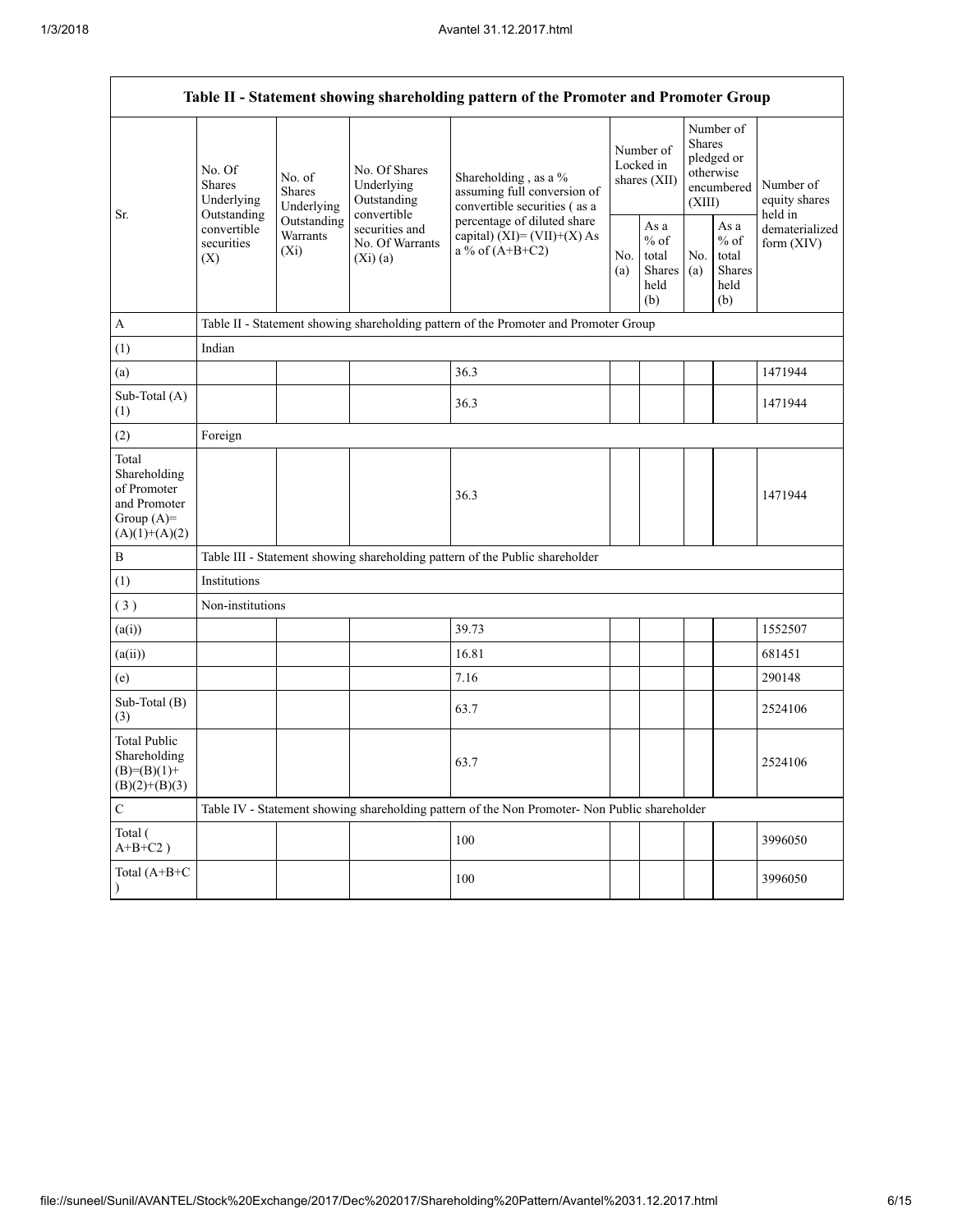|                                                                                                                                                                                             |                                                               |                                | Individuals/Hindu undivided Family                |                          |                                                    |                          |
|---------------------------------------------------------------------------------------------------------------------------------------------------------------------------------------------|---------------------------------------------------------------|--------------------------------|---------------------------------------------------|--------------------------|----------------------------------------------------|--------------------------|
| Searial No.                                                                                                                                                                                 | $\mathbf{1}$                                                  | $\overline{c}$                 | $\overline{3}$                                    | $\overline{4}$           | 5                                                  |                          |
| Name of the<br>Shareholders (I)                                                                                                                                                             | <b>ABBURI</b><br>VIDYASAGAR                                   | <b>ABBURI</b><br><b>SARADA</b> | <b>ABBURI</b><br><b>SIDHARTHA</b><br><b>SAGAR</b> | <b>ABBURI</b><br>SAILAJA | <b>ABBURI</b><br><b>VENKATESWARA</b><br><b>RAO</b> | Click here to<br>go back |
| PAN(II)                                                                                                                                                                                     | ACFPA8991D                                                    | ADJPA8080A                     | AHQPA9386G                                        | AOFPA2938A               | ACCPA8796R                                         | Total                    |
| No. of fully paid<br>up equity shares<br>$held$ (IV)                                                                                                                                        | 739396                                                        | 199449                         | 274000                                            | 222479                   | 36620                                              | 1471944                  |
| No. Of Partly paid-<br>up equity shares<br>held(V)                                                                                                                                          |                                                               |                                |                                                   |                          |                                                    |                          |
| No. Of shares<br>underlying<br>Depository<br>Receipts (VI)                                                                                                                                  |                                                               |                                |                                                   |                          |                                                    |                          |
| Total nos. shares<br>held $(VII) = (IV) +$<br>$(V)+(VI)$                                                                                                                                    | 739396                                                        | 199449                         | 274000                                            | 222479                   | 36620                                              | 1471944                  |
| Shareholding as a<br>% of total no. of<br>shares (calculated<br>as per SCRR,<br>1957) (VIII) As a<br>% of $(A+B+C2)$                                                                        | 18.24                                                         | 4.92                           | 6.76                                              | 5.49                     | 0.9                                                | 36.3                     |
|                                                                                                                                                                                             | Number of Voting Rights held in each class of securities (IX) |                                |                                                   |                          |                                                    |                          |
| Class eg:X                                                                                                                                                                                  | 739396                                                        | 199449                         | 274000                                            | 222479                   | 36620                                              | 1471944                  |
| Class eg:y                                                                                                                                                                                  |                                                               |                                |                                                   |                          |                                                    |                          |
| Total                                                                                                                                                                                       | 739396                                                        | 199449                         | 274000                                            | 222479                   | 36620                                              | 1471944                  |
| Total as a % of<br>Total Voting rights                                                                                                                                                      | 18.24                                                         | 4.92                           | 6.76                                              | 5.49                     | 0.9                                                | 36.3                     |
| No. Of Shares<br>Underlying<br>Outstanding<br>convertible<br>securities $(X)$                                                                                                               |                                                               |                                |                                                   |                          |                                                    |                          |
| No. of Shares<br>Underlying<br>Outstanding<br>Warrants (Xi)                                                                                                                                 |                                                               |                                |                                                   |                          |                                                    |                          |
| No. Of Shares<br>Underlying<br>Outstanding<br>convertible<br>securities and No.<br>Of Warrants (Xi)<br>(a)                                                                                  |                                                               |                                |                                                   |                          |                                                    |                          |
| Shareholding, as a<br>% assuming full<br>conversion of<br>convertible<br>securities (as a<br>percentage of<br>diluted share<br>capital) $(XI)$ =<br>$(VII)+(Xi)(a) As a$<br>% of $(A+B+C2)$ | 18.24                                                         | 4.92                           | 6.76                                              | 5.49                     | 0.9                                                | 36.3                     |
| Number of Locked in shares (XII)                                                                                                                                                            |                                                               |                                |                                                   |                          |                                                    |                          |
| No. $(a)$                                                                                                                                                                                   |                                                               |                                |                                                   |                          |                                                    |                          |
| As a % of total<br>Shares held (b)                                                                                                                                                          |                                                               |                                |                                                   |                          |                                                    |                          |
|                                                                                                                                                                                             | Number of Shares pledged or otherwise encumbered (XIII)       |                                |                                                   |                          |                                                    |                          |
| No. $(a)$                                                                                                                                                                                   |                                                               |                                |                                                   |                          |                                                    |                          |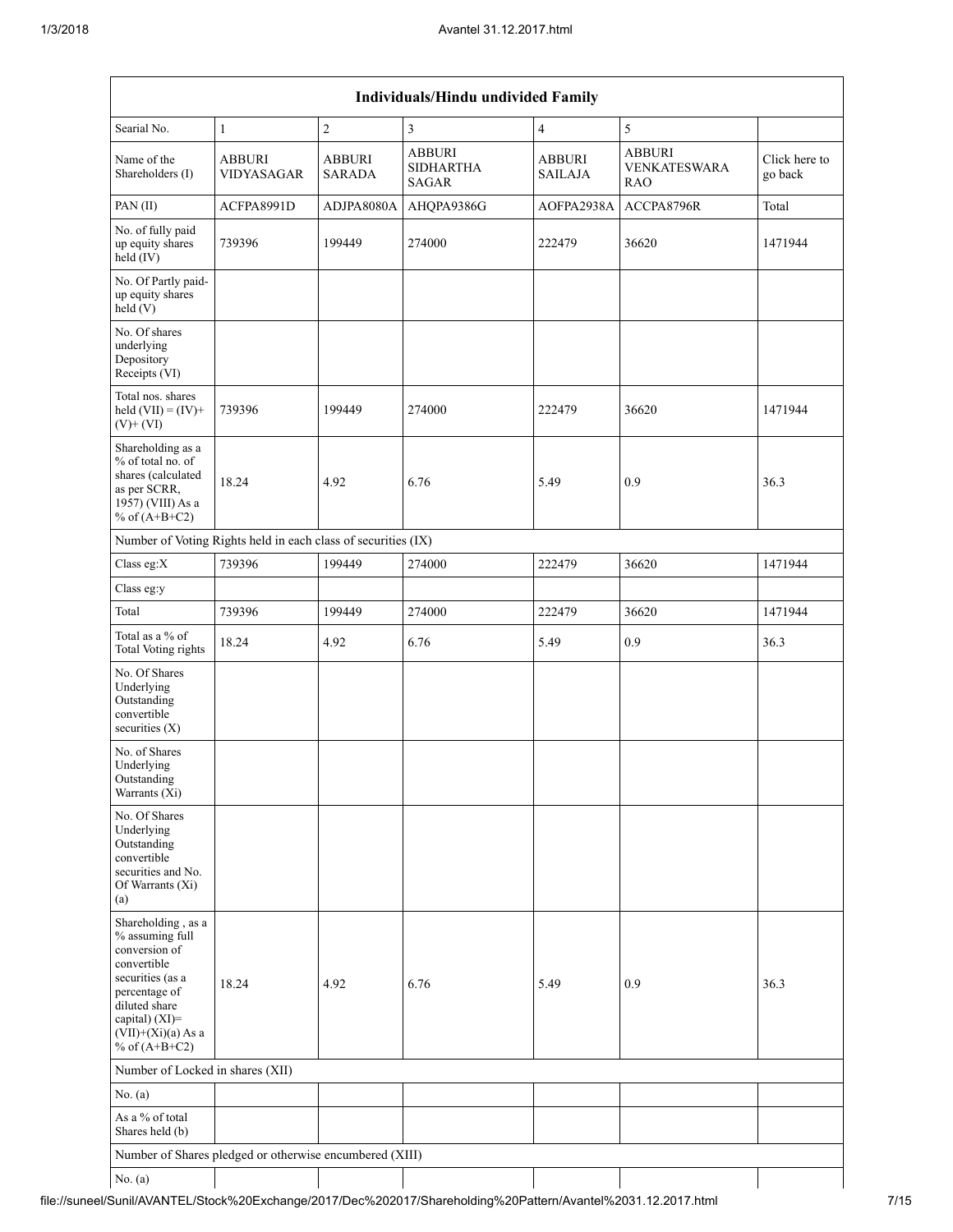## 1/3/2018 Avantel 31.12.2017.html

| As a % of total<br>Shares held (b)                                   |                              |        |        |        |       |         |  |  |  |  |
|----------------------------------------------------------------------|------------------------------|--------|--------|--------|-------|---------|--|--|--|--|
| Number of equity<br>shares held in<br>dematerialized<br>form $(XIV)$ | 739396                       | 199449 | 274000 | 222479 | 36620 | 1471944 |  |  |  |  |
|                                                                      | Reason for not providing PAN |        |        |        |       |         |  |  |  |  |
| Reason for not<br>providing PAN                                      |                              |        |        |        |       |         |  |  |  |  |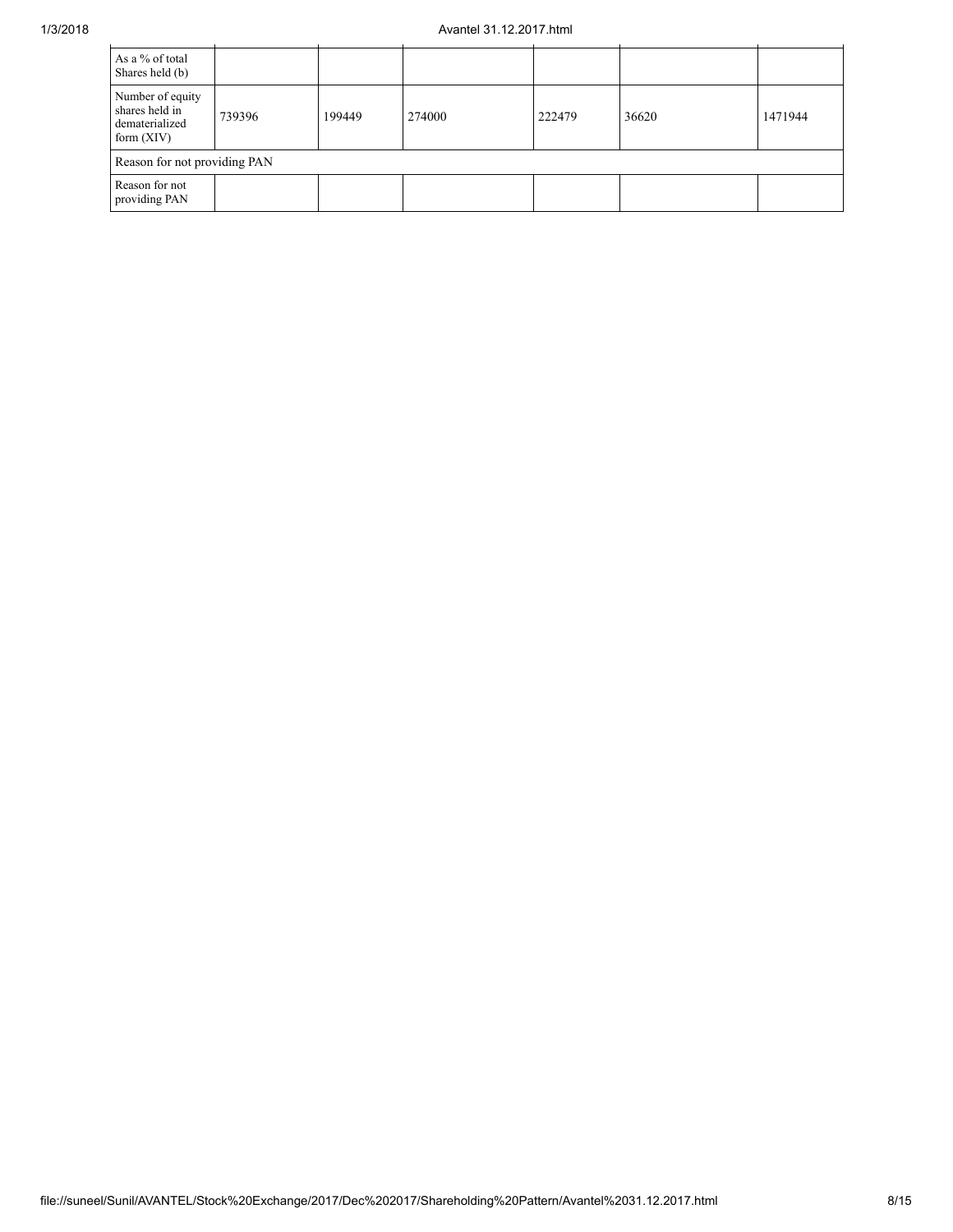|                                                                                                                                                                                      |                                         | Individuals - ii. Individual shareholders holding nominal share capital in excess of Rs. 2 lakhs. |                                 |                 |                                                         |                          |
|--------------------------------------------------------------------------------------------------------------------------------------------------------------------------------------|-----------------------------------------|---------------------------------------------------------------------------------------------------|---------------------------------|-----------------|---------------------------------------------------------|--------------------------|
| Searial No.                                                                                                                                                                          | $\mathbf{1}$                            | $\overline{c}$                                                                                    | $\overline{\mathbf{3}}$         | $\overline{4}$  | 5                                                       |                          |
| Name of the<br>Shareholders (I)                                                                                                                                                      | <b>GIRISH</b><br><b>GULATI</b><br>(HUF) | <b>NAGENDRA BABU</b><br><b>NAGABHYRAVA</b>                                                        | <b>VASUDEVARAO</b><br>DHANEKULA | <b>K.SWAPNA</b> | <b>UTSAV</b><br><b>PRAMODKUMAR</b><br><b>SHRIVASTAV</b> | Click here<br>to go back |
| PAN(II)                                                                                                                                                                              | AAFHG1700A                              | ABKPN6373J                                                                                        | AIKPD6700A                      | AMXPK4845Q      | AQGPS7669M                                              | Total                    |
| No. of fully paid<br>up equity shares<br>held (IV)                                                                                                                                   | 66785                                   | 48000                                                                                             | 47000                           | 300000          | 45000                                                   | 506785                   |
| No. Of Partly paid-<br>up equity shares<br>held(V)                                                                                                                                   |                                         |                                                                                                   |                                 |                 |                                                         |                          |
| No. Of shares<br>underlying<br>Depository<br>Receipts (VI)                                                                                                                           |                                         |                                                                                                   |                                 |                 |                                                         |                          |
| Total nos. shares<br>held $(VII) = (IV) +$<br>$(V)$ + $(VI)$                                                                                                                         | 66785                                   | 48000                                                                                             | 47000                           | 300000          | 45000                                                   | 506785                   |
| Shareholding as a<br>% of total no. of<br>shares (calculated<br>as per SCRR,<br>1957) (VIII) As a<br>% of $(A+B+C2)$                                                                 | 1.65                                    | 1.18                                                                                              | 1.16                            | 7.4             | 1.11                                                    | 12.5                     |
|                                                                                                                                                                                      |                                         | Number of Voting Rights held in each class of securities (IX)                                     |                                 |                 |                                                         |                          |
| Class eg: X                                                                                                                                                                          | 66785                                   | 48000                                                                                             | 47000                           | 300000          | 45000                                                   | 506785                   |
| Class eg:y                                                                                                                                                                           |                                         |                                                                                                   |                                 |                 |                                                         |                          |
| Total                                                                                                                                                                                | 66785                                   | 48000                                                                                             | 47000                           | 300000          | 45000                                                   | 506785                   |
| Total as a % of<br>Total Voting rights                                                                                                                                               | 1.65                                    | 1.18                                                                                              | 1.16                            | 7.4             | 1.11                                                    | 12.5                     |
| No. Of Shares<br>Underlying<br>Outstanding<br>convertible<br>securities $(X)$                                                                                                        |                                         |                                                                                                   |                                 |                 |                                                         |                          |
| No. of Shares<br>Underlying<br>Outstanding<br>Warrants (Xi)                                                                                                                          |                                         |                                                                                                   |                                 |                 |                                                         |                          |
| No. Of Shares<br>Underlying<br>Outstanding<br>convertible<br>securities and No.<br>Of Warrants (Xi)<br>(a)                                                                           |                                         |                                                                                                   |                                 |                 |                                                         |                          |
| Shareholding, as a<br>% assuming full<br>conversion of<br>convertible<br>securities (as a<br>percentage of<br>diluted share<br>capital) (XI)=<br>$(VII)+(X)$ As a %<br>of $(A+B+C2)$ | 1.65                                    | 1.18                                                                                              | 1.16                            | 7.4             | 1.11                                                    | 12.5                     |
| Number of Locked in shares (XII)                                                                                                                                                     |                                         |                                                                                                   |                                 |                 |                                                         |                          |
| No. (a)                                                                                                                                                                              |                                         |                                                                                                   |                                 |                 |                                                         |                          |
| As a % of total<br>Shares held (b)                                                                                                                                                   |                                         |                                                                                                   |                                 |                 |                                                         |                          |
| Number of equity<br>shares held in                                                                                                                                                   | 66785                                   | 48000                                                                                             | 47000                           | 300000          | 45000                                                   | 506785                   |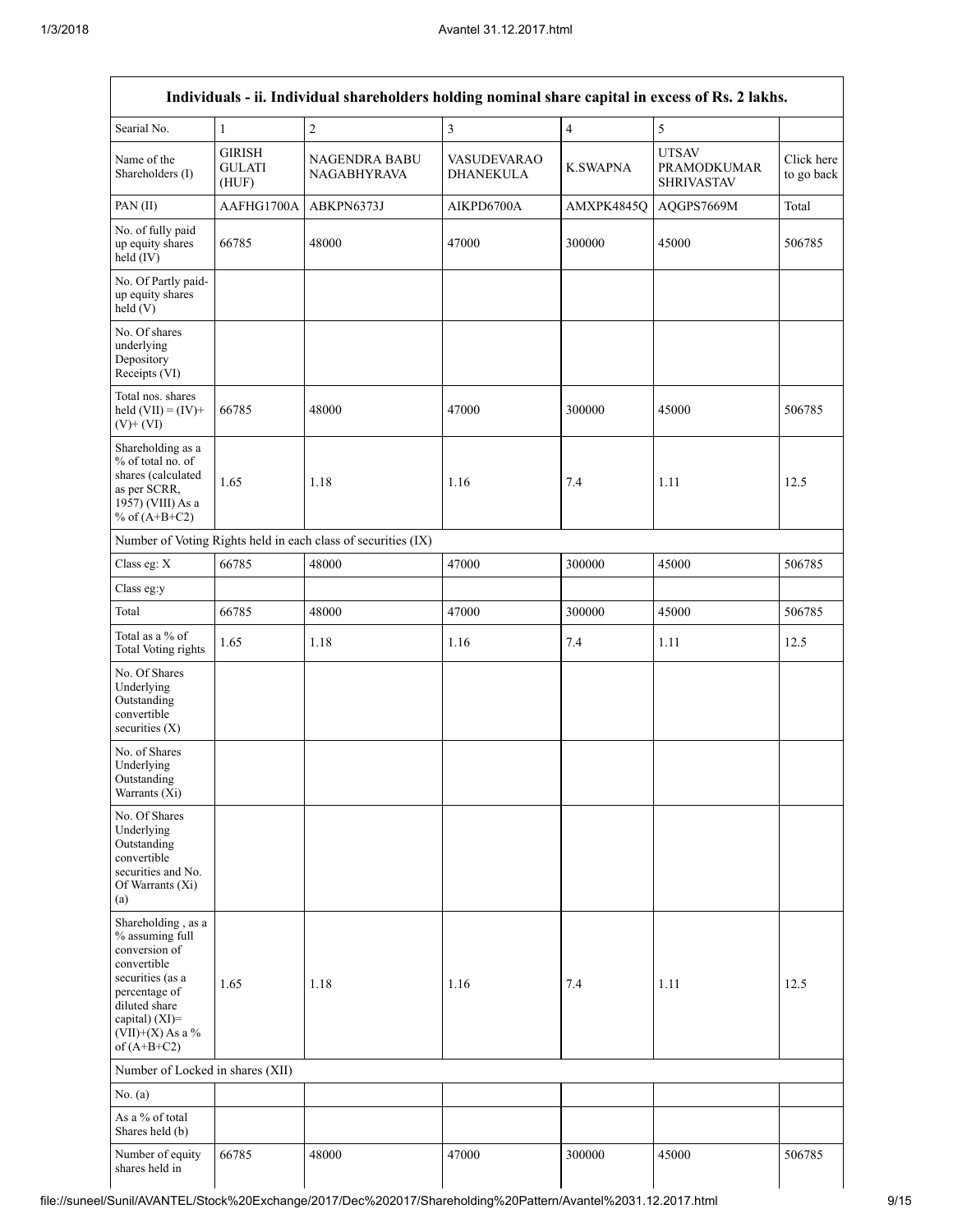| dematerialized<br>form $(XIV)$  |  |  |  |
|---------------------------------|--|--|--|
| Reason for not providing PAN    |  |  |  |
| Reason for not<br>providing PAN |  |  |  |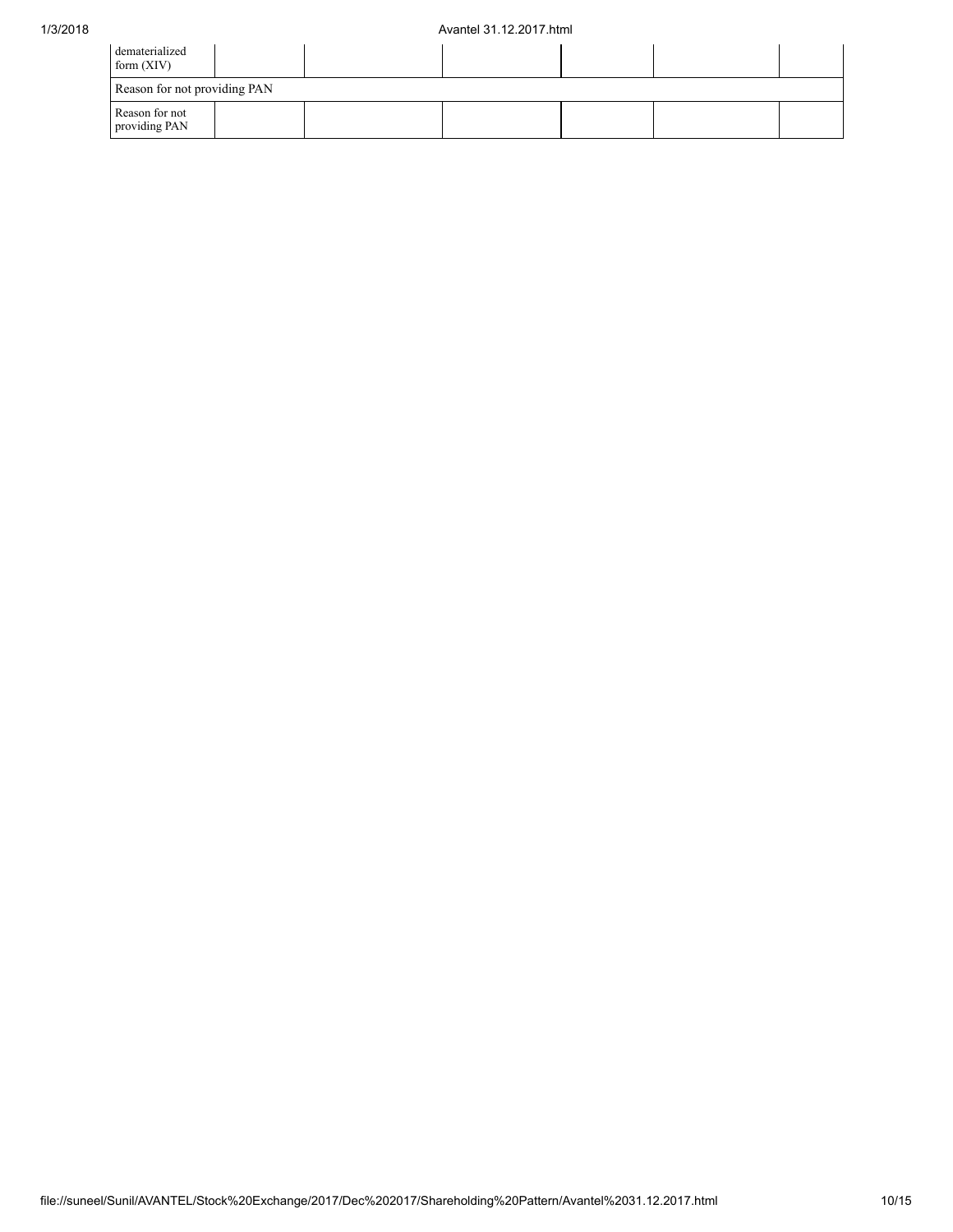|                                                                                                                                                                                                                          | Any Other (specify) |                     |                       |                            |                                        |              |  |  |  |  |  |  |
|--------------------------------------------------------------------------------------------------------------------------------------------------------------------------------------------------------------------------|---------------------|---------------------|-----------------------|----------------------------|----------------------------------------|--------------|--|--|--|--|--|--|
| Searial No.                                                                                                                                                                                                              | $\mathbf{1}$        | $\overline{c}$      | 3                     | $\overline{4}$             | 5                                      | $\sqrt{6}$   |  |  |  |  |  |  |
| Category                                                                                                                                                                                                                 | <b>NRI</b>          | Clearing<br>Members | $NRI - Non-$<br>Repat | <b>Bodies</b><br>Corporate | <b>Bodies Corporate</b>                | Other        |  |  |  |  |  |  |
| Category / More<br>than 1 percentage                                                                                                                                                                                     | Category            | Category            | Category              | Category                   | More than 1 percentage of shareholding | Category     |  |  |  |  |  |  |
| Name of the<br>Shareholders (I)                                                                                                                                                                                          |                     |                     |                       |                            | HINDUSTAN CANDLE MFG.CO.<br>PVT.LTD    | <b>IEPF</b>  |  |  |  |  |  |  |
| PAN(II)                                                                                                                                                                                                                  |                     |                     |                       |                            | AAACH1534R                             |              |  |  |  |  |  |  |
| No. of the<br>Shareholders (I)                                                                                                                                                                                           | 46                  | 36                  | 22                    | 133                        | 1                                      | $\mathbf{1}$ |  |  |  |  |  |  |
| No. of fully paid<br>up equity shares<br>$held$ (IV)                                                                                                                                                                     | 29602               | 13826               | 7530                  | 204009                     | 43657                                  | 35381        |  |  |  |  |  |  |
| No. Of Partly paid-<br>up equity shares<br>held(V)                                                                                                                                                                       |                     |                     |                       |                            |                                        |              |  |  |  |  |  |  |
| No. Of shares<br>underlying<br>Depository<br>Receipts (VI)                                                                                                                                                               |                     |                     |                       |                            |                                        |              |  |  |  |  |  |  |
| Total nos. shares<br>held $(VII) = (IV) +$<br>$(V)$ + $(VI)$                                                                                                                                                             | 29602               | 13826               | 7530                  | 204009                     | 43657                                  | 35381        |  |  |  |  |  |  |
| Shareholding as a<br>% of total no. of<br>shares (calculated<br>as per SCRR,<br>1957) (VIII) As a<br>% of $(A+B+C2)$                                                                                                     | 0.73                | 0.34                | 0.19                  | 5.03                       | 1.08                                   | 0.87         |  |  |  |  |  |  |
| Number of Voting Rights held in each class of securities (IX)                                                                                                                                                            |                     |                     |                       |                            |                                        |              |  |  |  |  |  |  |
| Class eg: X                                                                                                                                                                                                              | 29602               | 13826               | 7530                  | 204009                     | 43657                                  | 35381        |  |  |  |  |  |  |
| Class eg:y                                                                                                                                                                                                               |                     |                     |                       |                            |                                        |              |  |  |  |  |  |  |
| Total                                                                                                                                                                                                                    | 29602               | 13826               | 7530                  | 204009                     | 43657                                  | 35381        |  |  |  |  |  |  |
| Total as a % of<br>Total Voting rights                                                                                                                                                                                   | 0.73                | 0.34                | 0.19                  | 5.03                       | 1.08                                   | 0.87         |  |  |  |  |  |  |
| No. Of Shares<br>Underlying<br>Outstanding<br>convertible<br>securities $(X)$                                                                                                                                            |                     |                     |                       |                            |                                        |              |  |  |  |  |  |  |
| No. of Shares<br>Underlying<br>Outstanding<br>Warrants (Xi)                                                                                                                                                              |                     |                     |                       |                            |                                        |              |  |  |  |  |  |  |
| No. Of Shares<br>Underlying<br>Outstanding<br>convertible<br>securities and No.<br>Of Warrants (Xi)<br>(a)                                                                                                               |                     |                     |                       |                            |                                        |              |  |  |  |  |  |  |
| Shareholding, as a<br>% assuming full<br>conversion of<br>convertible<br>securities (as a<br>percentage of<br>diluted share<br>capital) (XI)=<br>$(VII)+(X)$ As a %<br>of $(A+B+C2)$<br>Number of Locked in shares (XII) | 0.73                | 0.34                | 0.19                  | 5.03                       | 1.08                                   | 0.87         |  |  |  |  |  |  |

┯

┱

┯

┱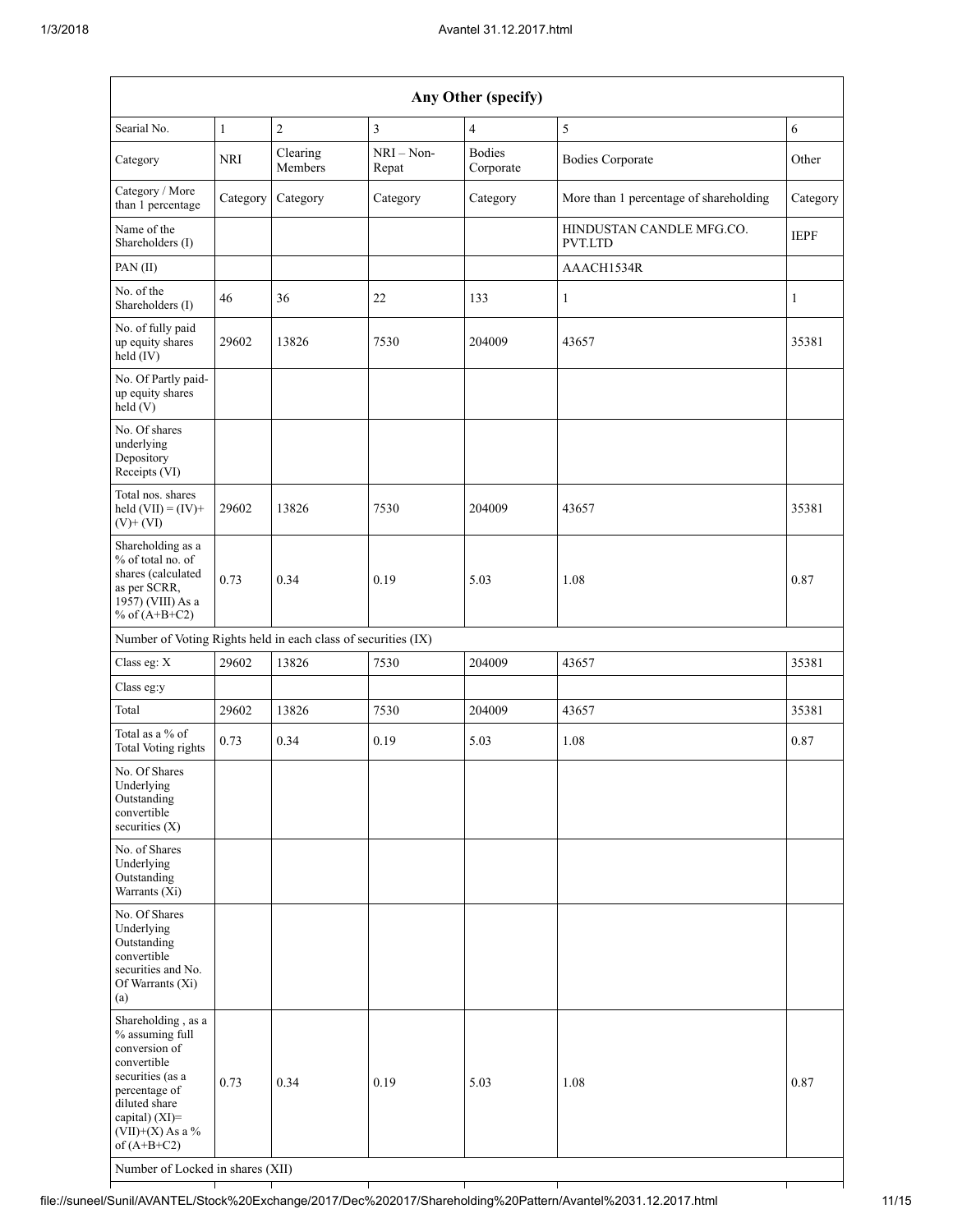## 1/3/2018 Avantel 31.12.2017.html

| No. $(a)$                                                            |       |       |      |        |       |       |
|----------------------------------------------------------------------|-------|-------|------|--------|-------|-------|
| As a % of total<br>Shares held (b)                                   |       |       |      |        |       |       |
| Number of equity<br>shares held in<br>dematerialized<br>form $(XIV)$ | 29602 | 13826 | 7530 | 203809 | 43657 | 35381 |
| Reason for not providing PAN                                         |       |       |      |        |       |       |
| Reason for not<br>providing PAN                                      |       |       |      |        |       |       |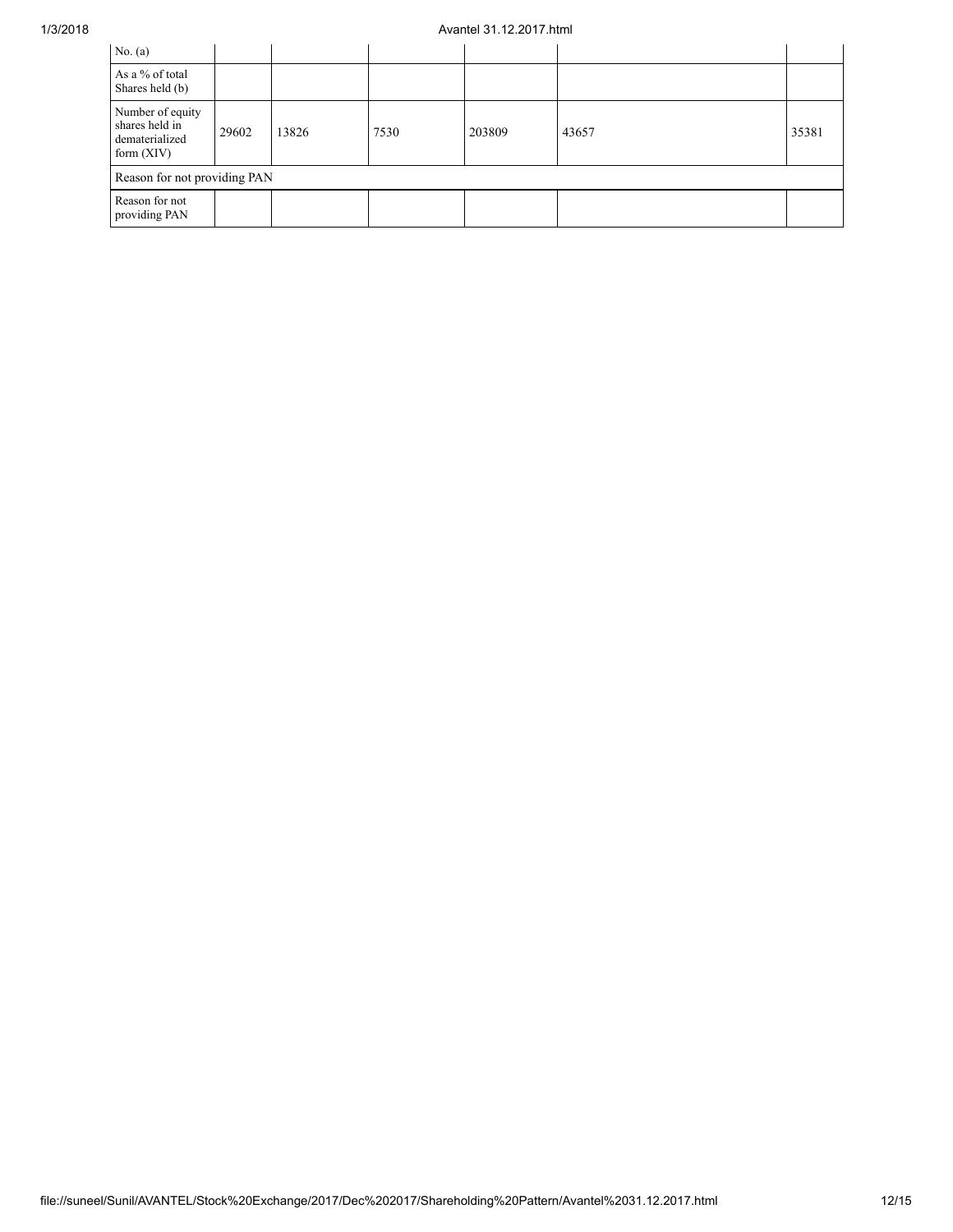| Any Other (specify)                                                                                                                                                                  |                       |
|--------------------------------------------------------------------------------------------------------------------------------------------------------------------------------------|-----------------------|
| Searial No.                                                                                                                                                                          |                       |
| Category                                                                                                                                                                             |                       |
| Category / More<br>than 1 percentage                                                                                                                                                 |                       |
| Name of the<br>Shareholders (I)                                                                                                                                                      | Click here to go back |
| PAN(II)                                                                                                                                                                              | Total                 |
| No. of the<br>Shareholders (I)                                                                                                                                                       | 238                   |
| No. of fully paid<br>up equity shares<br>$\text{held}(\text{IV})$                                                                                                                    | 290348                |
| No. Of Partly paid-<br>up equity shares<br>held(V)                                                                                                                                   |                       |
| No. Of shares<br>underlying<br>Depository<br>Receipts (VI)                                                                                                                           |                       |
| Total nos. shares<br>held $(VII) = (IV) +$<br>$(V)$ + $(VI)$                                                                                                                         | 290348                |
| Shareholding as a<br>% of total no. of<br>shares (calculated<br>as per SCRR,<br>1957) (VIII) As a<br>% of $(A+B+C2)$                                                                 | 7.16                  |
| Number of Voting Rights held in each class of securities (IX)                                                                                                                        |                       |
| Class eg: X                                                                                                                                                                          | 290348                |
| Class eg:y                                                                                                                                                                           |                       |
| Total                                                                                                                                                                                | 290348                |
| Total as a % of<br>Total Voting rights                                                                                                                                               | 7.16                  |
| No. Of Shares<br>Underlying<br>Outstanding<br>convertible<br>securities (X)                                                                                                          |                       |
| No. of Shares<br>Underlying<br>Outstanding<br>Warrants (Xi)                                                                                                                          |                       |
| No. Of Shares<br>Underlying<br>Outstanding<br>convertible<br>securities and No.<br>Of Warrants (Xi)<br>(a)                                                                           |                       |
| Shareholding, as a<br>% assuming full<br>conversion of<br>convertible<br>securities (as a<br>percentage of<br>diluted share<br>capital) (XI)=<br>$(VII)+(X)$ As a %<br>of $(A+B+C2)$ | 7.16                  |
| Number of Locked in shares (XII)                                                                                                                                                     |                       |
| No. $(a)$                                                                                                                                                                            |                       |